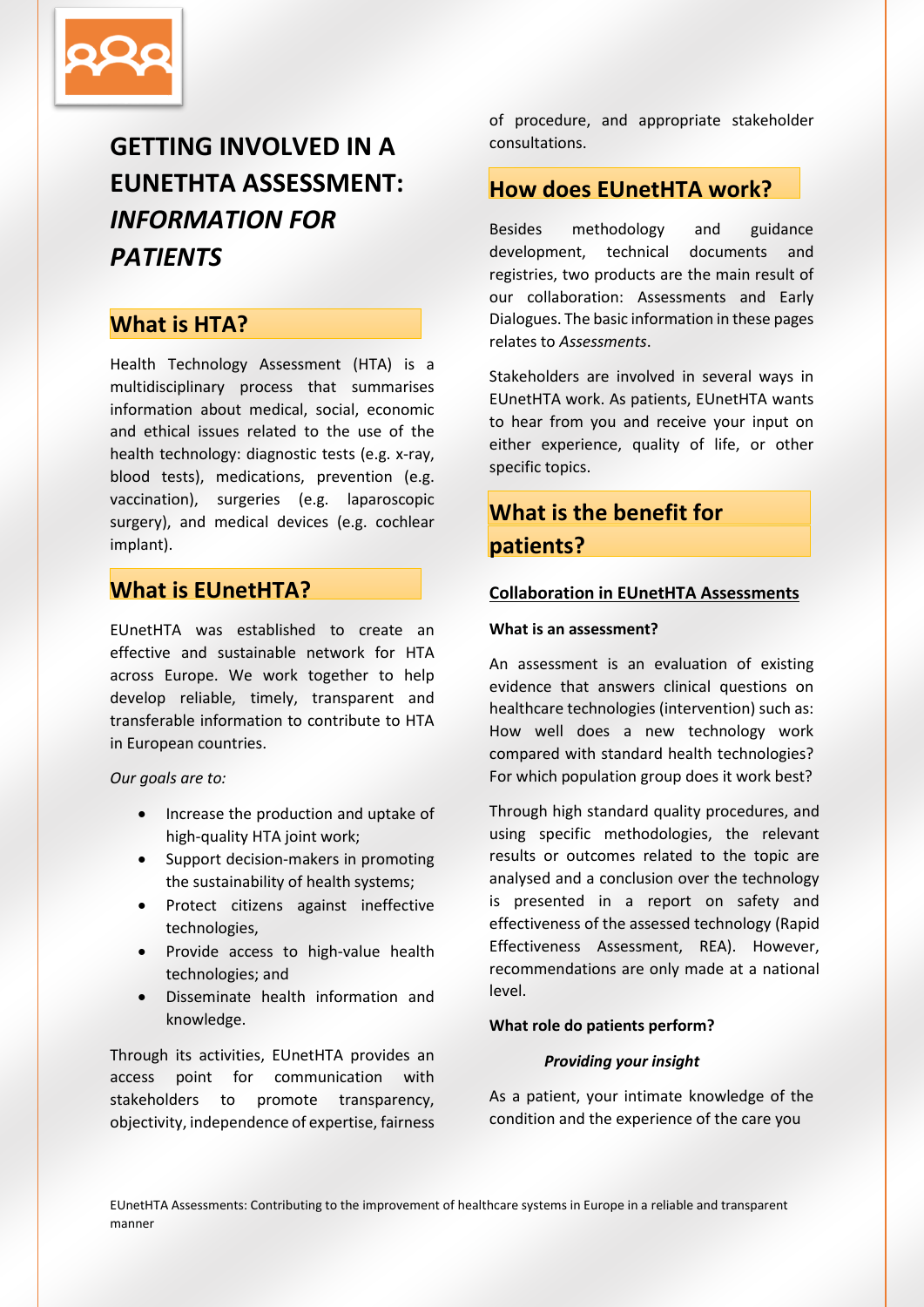

#### *If you are a caregiver*

As a caregiver, in addition to your first-hand knowledge about taking care of individuals with a given health condition, you can also contribute second-hand knowledge about what it is like to live with that specific health condition.

#### **Process of collaboration**

The process of the assessment has two steps. Firstly, there is the **scoping phase**, where the population, intervention, comparators and outcomes (**PICO**) assessed are discussed and determined. Secondly, there is the **assessment** itself, where the evaluation is set and compiled in a report with clear sections regarding the technology assessed. You will be providing your input in the scoping phase so that it can be integrated in the development of the PICO.

Transparency is indispensable, so you will be asked about any potential conflicts of interest and to sign a document where these are stated in advance of participation. Funding sources of your patient organisation (if you belong to one) will be also taken into account. Confidentiality is another relevant aspect in the assessment and it will be a requirement. No individual names of patients will be mentioned and potential statements will be anonymised.

#### **Feedback**

Feedback is essential for improving our work. After your collaboration, you will be asked regarding your experience in the process and



how do you think it could be better. Your opinion is relevant to increase the quality in HTA processes.

Some basic notions on the process of assessment and other administrative issues will be provided by the assessment team.

#### **Methods of involvement**

 *Open call for patient input through patient organisations:* EUnetHTA makes open calls looking for patient organisations that are willing to complete a patient input template, by providing a summarised view of its members. These organisations may contact you to collect your input.

 *One-on-one conversation:* You will be provided with questions in advance in your local language and participate in telephone calls. You will be provided with a summary of the conversation for your approval.

 *Group conversations:* in special cases, a conversation group could be made. This method consists of a group of patients with the same condition who are gathered in a meeting to discuss relevant experiences of living with the disease and if it is the case, experiences with the technology under assessment. An assessment team moderator is present to take notes, the results of which form a summary integrated into the assessment after your approval. You will be asked for consent in case the discussion is recorded.

 $\checkmark$  **E** meetings: in the scoping phase, you will attend an e-meeting with the assessment team to provide your input in the discussion about aspects on population, intervention, comparators and outcomes (PICO) that will be analysed in the assessment.